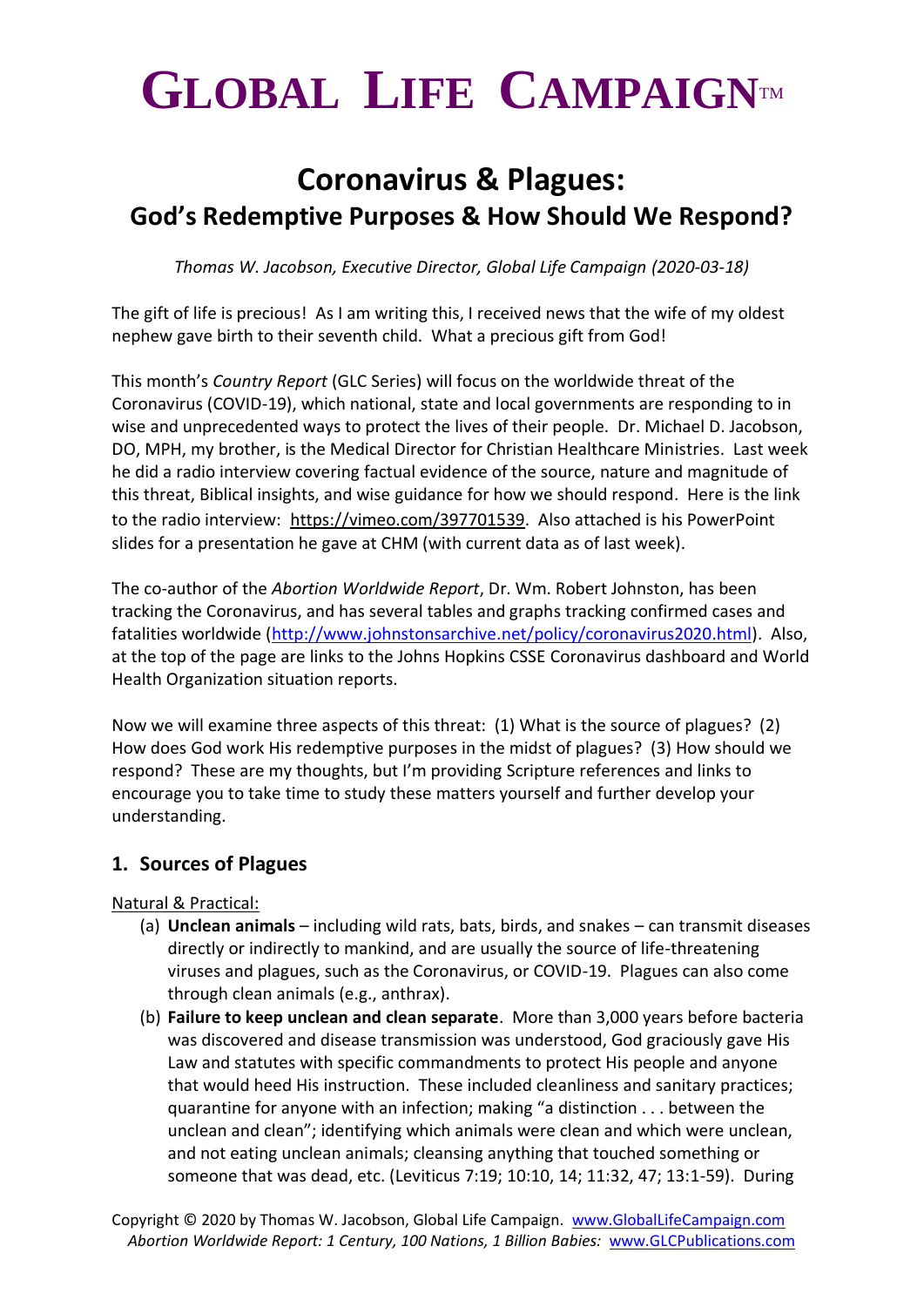the Black Death plague of the 1300s, the Jews were the least affected people group because of their sanitary practices [\(https://www.jewishhistory.org/the-black](https://www.jewishhistory.org/the-black-death/)[death/\)](https://www.jewishhistory.org/the-black-death/).

#### Spiritual:

- (c) **Sin**. God created a perfect world full of life and no death. But then "through one man sin entered the world, and death through sin" (Romans 5:12). When Adam and Eve sinned, corruption, death, and vulnerability to sickness and disease entered the human race and have been transmitted from generation to generation ever since (Genesis 2:15-17; Psalm 51:1-5).
- (d) **Satan** always "comes to steal and kill and destroy" and to use any means to turn us against God (Genesis 3:1-7; John 10:10), such as when he "smote Job with sore boils from the sole of his foot to the crown of his head" (Job 2:7).
- (e) **God** sometimes brings plagues, but whether He brings them directly or they are the natural effect of living in this fallen world, He is always seeking to bring about His good purposes such as those described next.

#### **2. God's Redemptive Purpose in Plagues**

The LORD God has at least three redemptive purposes that He labors objectively and diligently, whether visible or invisible, to bring about in the lives of individual people, families, communities and nations in the midst of any plague or disaster affecting them.

**The first is to reveal Himself to the people and their nation**. When hearing about the Coronavirus plague, I thought of the plagues that God brought against ancient Egypt to deliver His people out of slavery, and so I read Exodus chapters 1 to 12. Therein I could see God's compassion for the Egyptians. Through the plagues, He sought to reveal Himself to them as the true God, calling the plagues, "My miracles . . . My signs and My wonders . . . My hand" (Exodus 3:20; 7:3-4). "And the Egyptians shall know that I am the LORD . . . By this you shall know that I am the LORD . . . that you may know that there is no one like the LORD our God . . . in order that you may know that I, the LORD, am in the midst of the land . . . so that you may know that there is no one like Me in all the earth" (Exodus 7:5, 17; 8:10, 19, 22; 9:14).

**Second is to bring His righteous judgment for sin, idolatry, and innocent bloodshed**. At the time of the exodus of the Hebrews, ancient Egypt was the most powerful nation on the earth. Egyptians were a prideful, sinful, pagan people with their own idols. Pharaoh and the government of Egypt had put the Hebrews to forced labor and were murdering their male children after birth as a national security measure (Exodus 1). Thus when God brought the 10 plagues against Egypt, at the same time that He was doing what was necessary to set His people free, He was also rendering righteous judgment upon the Egyptians.

This is not to say that the Coronavirus is God's judgment upon many nations for their sin (though our sins are many and we deserve His judgment), for most plagues are likely the natural result of living in this fallen world and ignoring God's instructions mentioned briefly above. Even so, God has the power to stop the spread of the disease, and to protect individual people and communities, including by sometimes making a distinction between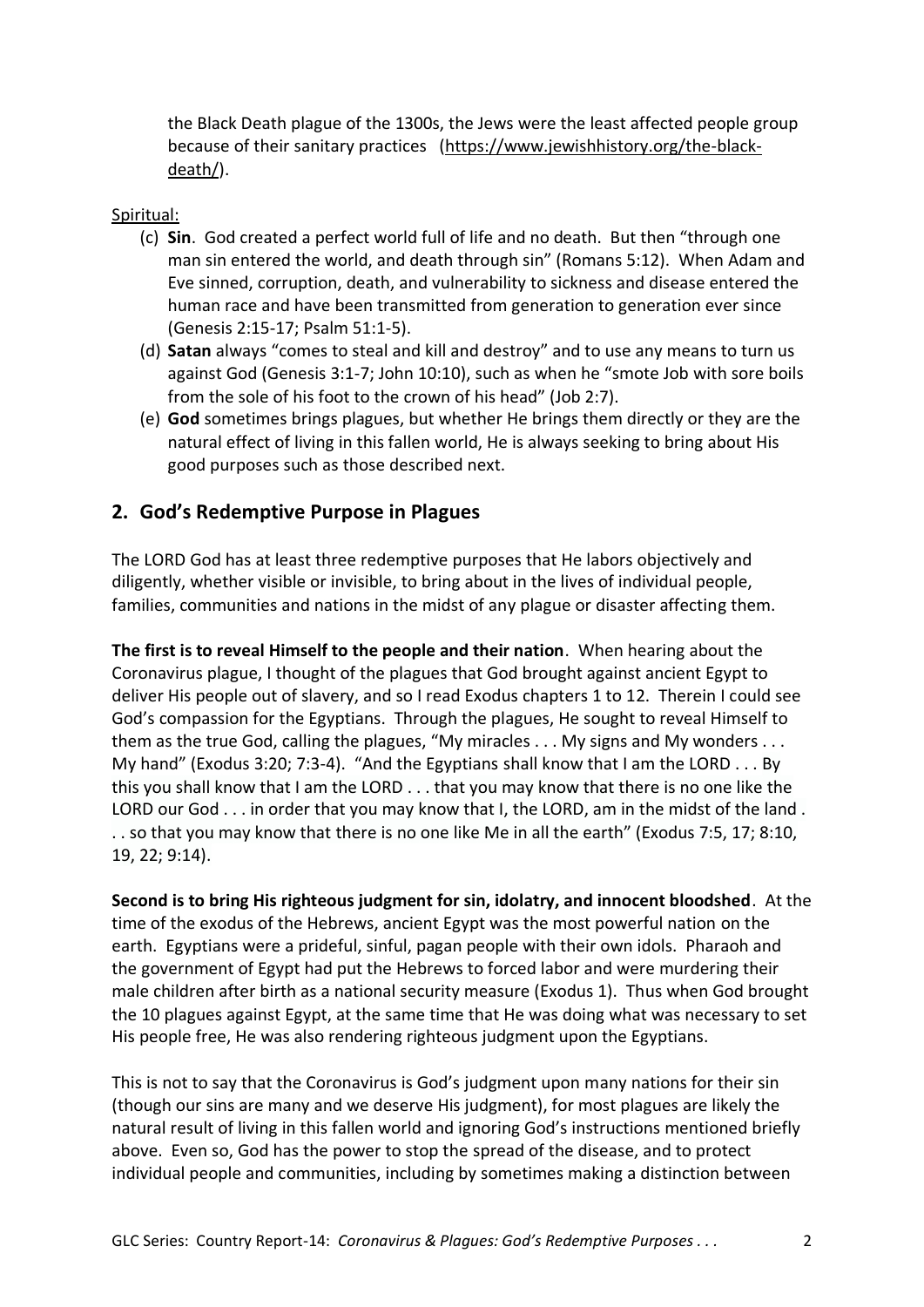those who are His or who are following His commands, and those who are not. "The LORD said . . . 'I will set apart the land of Goshen, where My people are living, so that no swarms of insects will be there, in order that you know that I, the LORD, am in the midst of the land'" (Exodus 8:22; see also, 9:20, 26; 10:23; 11:7; 12:12-13, 22-23, 27).

**Third is to save them from their sin, pride, idolatry, and eternity in hell, and set them free and give them eternal life**. While God set His people Israel free from Egypt, He repeatedly gave Pharaoh and the Egyptians opportunities to see, confess, and be set free from their sin, pride and idolatry. Especially since the coming of Jesus Christ, we know God's love for every person in every nation of the world, and that by believing in Jesus, humbling ourselves before Him, and confessing our sin, pride, and idolatry, we shall be saved and receive eternal life (Matthew 4:17; John 1:12-13; Romans 10:10). God will go to great lengths in His efforts to save us from eternal separation from Him and torment in Hell, and to redeem us for eternal life with Him in heaven. "For God so loved the world, that He gave His only begotten Son, that whoever believes in Him should not perish, but have eternal life" (John 3:16). Even in the midst of a plague, even a global pandemic, God is at work in countless ways to direct our hearts toward Him and save many to eternal life. Even if someone dies from the virus, they are not dead, but fully alive and healthy for eternity if they have experienced the "new birth" through faith in Jesus.

### **3. How Should We Respond?**

**Do not fear!** Each one us struggles with fear; it is part of our fallen human, finite condition. The truth is, "There is no fear in love; but perfect love casts out fear, because fear involves punishment, and the one who fears is not perfected in love" (1 John 4:18). See the attached selected compilation of Scriptures from the God of love telling us to "not be afraid."

**Seek and trust God**, including by humbling ourselves before Him, believing in Jesus Christ, repenting of our personal and national sins, receiving His forgiveness and restoration, and cooperating with the Holy Spirit as He reveals what is in our hearts that needs to change. Choose to consecrate this time to seek the Lord more diligently and be with your family and strengthen bonds of love with each one.

**Use wisdom, and quarantine.** "He said, 'If you will give earnest heed to the voice of the LORD your God, and do what is right in His sight, and give ear to His commandments, and keep all His statutes, I will put none of the diseases on you which I have put on the Egyptians; for I, the LORD, am your healer'" (Exodus 15:26). The LORD promised to protect His people from disease, and to heal those who were sick, but notice that He made this conditional – "If you will." The conditions actually reveal His desire for a close relationship with His people, that they would trust Him by earnestly heeding His voice, obey Him by doing "what is right in His sight," and keep "His commandments" and "His statutes." Included in those statutes were the commands that if followed would protect them from disease and transmission of disease, including using quarantines for those who are infected to protect the rest of the people. Also, the instructions and measures being taken by our governments and medical experts are wise, and we should respect and follow their commands and warnings.